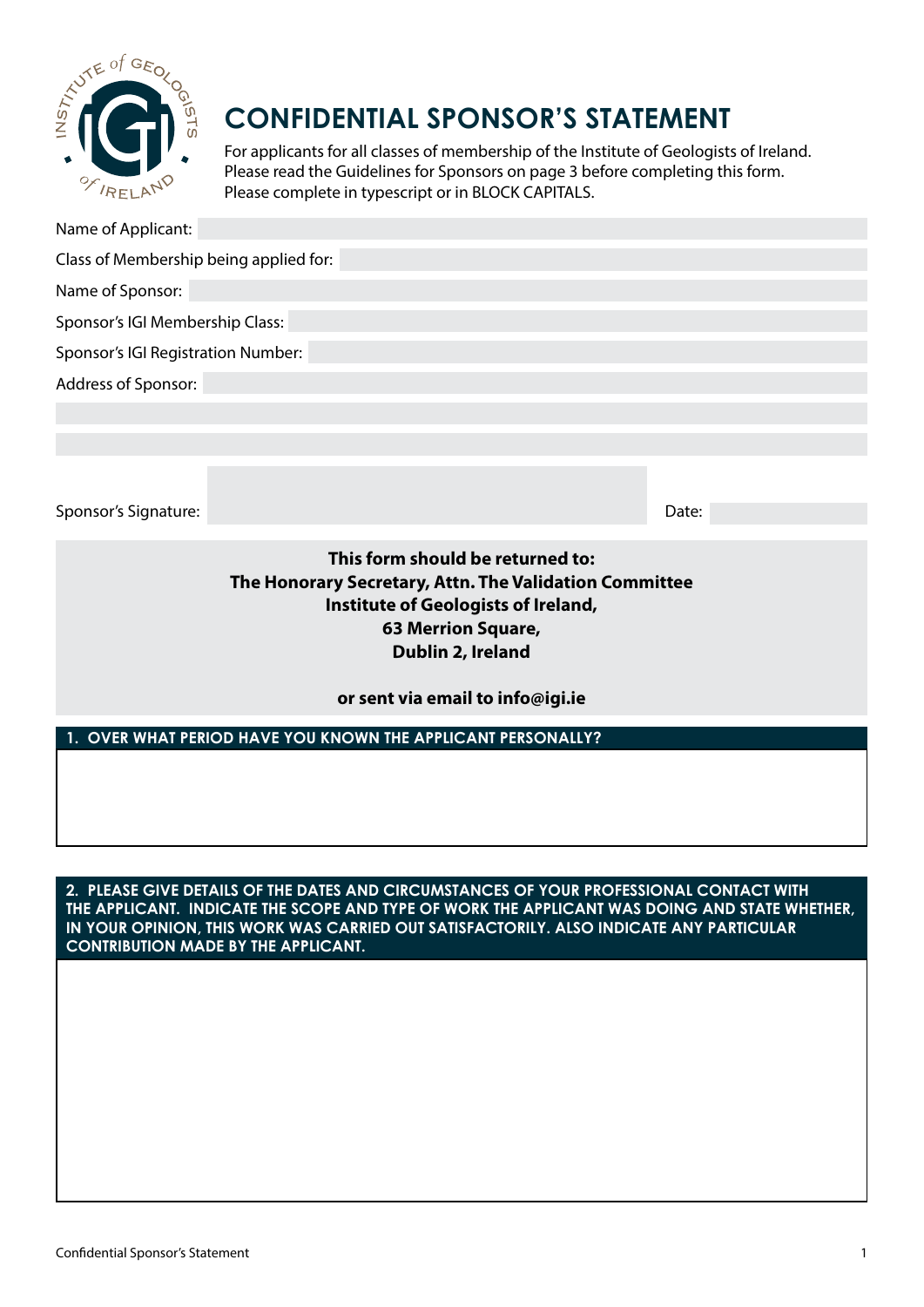**3. IF YOUR ANSWERS TO 2 ABOVE ARE NOT BASED ON FIRST - HAND KNOWLEDGE PLEASE INDICATE THE BASIS FOR THEM. IF OPINIONS WERE OBTAINED FROM OTHER PERSONS, PLEASE INDICATE THEIR PROFESSIONAL STANDING AND RELATIONSHIP TO THE APPLICANT.**

## **4. PLEASE GIVE YOUR OPINION OF THE APPLICANT'S CHARACTER AND PROFESSIONAL CONDUCT.**

### **5. PLEASE REFER TO ANY OTHER MATTERS, WHICH YOU THINK MAY BE RELEVANT TO CONSIDERATION OF THE APPLICATION.**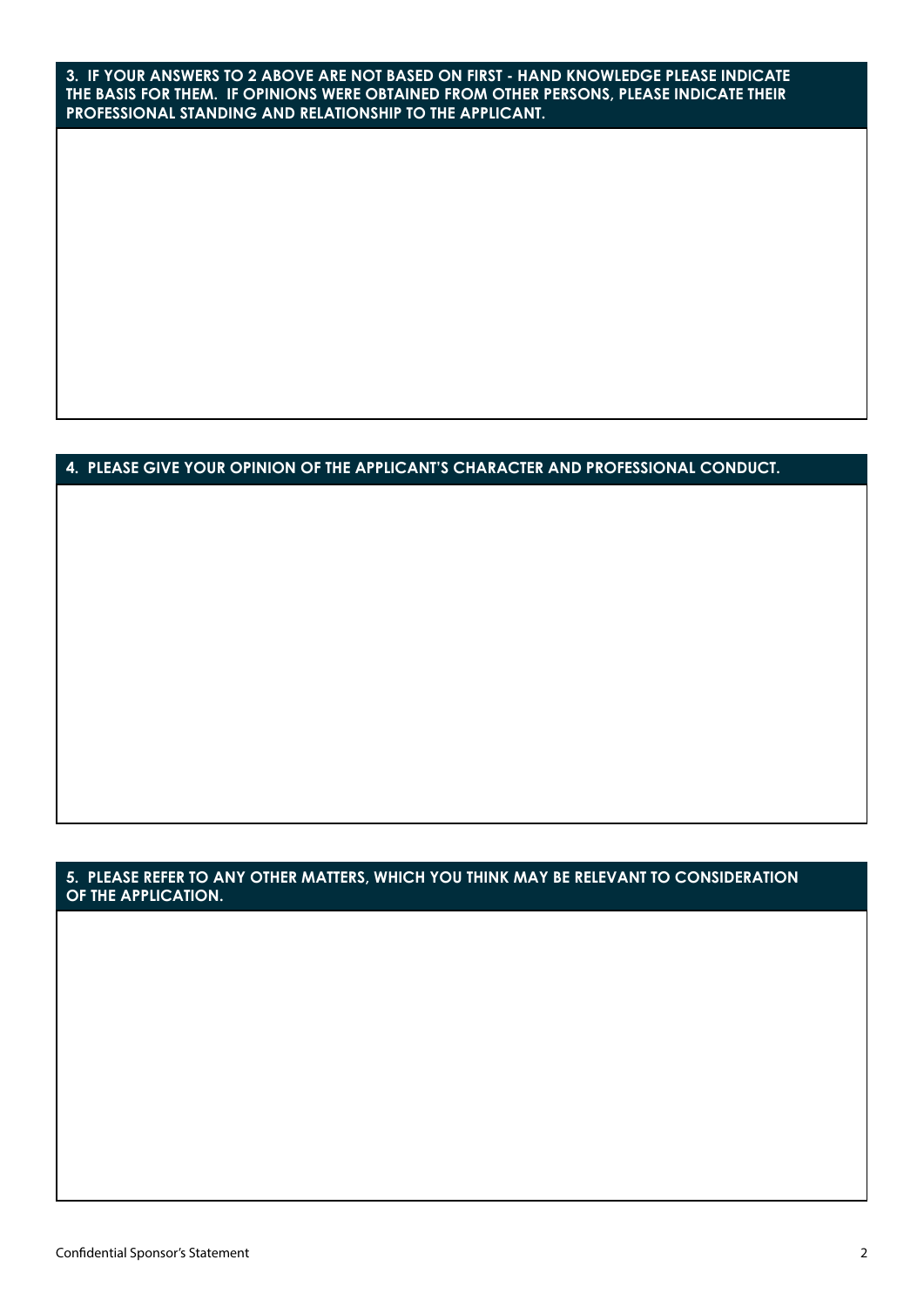#### **6. IN YOUR OPINION DOES THE APPLICANT MEET THE REQUIREMENTS FOR ADMISSION TO MEMBERSHIP AS A PROFESSIONAL MEMBER/MEMBER-IN-TRAINING/ASSOCIATE MEMBER (DELETE AS APPROPRIATE) OF THE INSTITUTE OF GEOLOGISTS OF IRELAND?**

*If you wish to make further comments or if there is insufficient space, please use a separate sheet.*

#### **Guidelines for Sponsors**

The candidate has requested that you sponsor his/her application to the IGI for membership. Sponsors should be Professional Members of the IGI (PGeo), European Geologists (EurGeol.) or professional members of other professional organisations recognised for this purpose by the IGI Board. Employees should not sponsor a candidate who is their supervisor or employer.

The IGI is grateful for your willingness to assist the applicant and the IGI in ensuring that professional standards are maintained. Each sponsor's contribution is highly valued by the Institute. The sponsor assists the IGI by confirming the professionalism and experience of the candidate. In completing this form, you are reminded of the following principal requirements of the IGI when considering the application under review:

- The applicant has a primary degree in geology, geoscience, or equivalent approved by the Council or produce evidence that he/she has such degree or other equivalent to an approved degree;
- The applicant is of good character and aware of the standards required by the profession, in particular as expressed in the Institute's Code of Ethics;

### *In addition, for applicants for Professional Membership (PGeo):*

- The applicant has at least five years of professional experience in applying his/her knowledge and training to the practice of his/her area of geological expertise;
- The applicant has experience in both oral and written communication to the standards required by the profession. You are also requested to initial those parts of the candidate's application form with which you are familiar as confirmation of those aspects of his/her experience and training. If you are familiar with the candidate's education please initial the degree certificate(s) provided with the application. Each candidate for Professional Membership will have three sponsors but only one sponsor's initials are requested for each item. Candidates for Membership-in-Training or Associate Membership will normally have only one sponsor.

## **When you have completed and returned this form to the IGI Validation Committee, please inform the applicant that you have done so.**

**PRINT FORM**